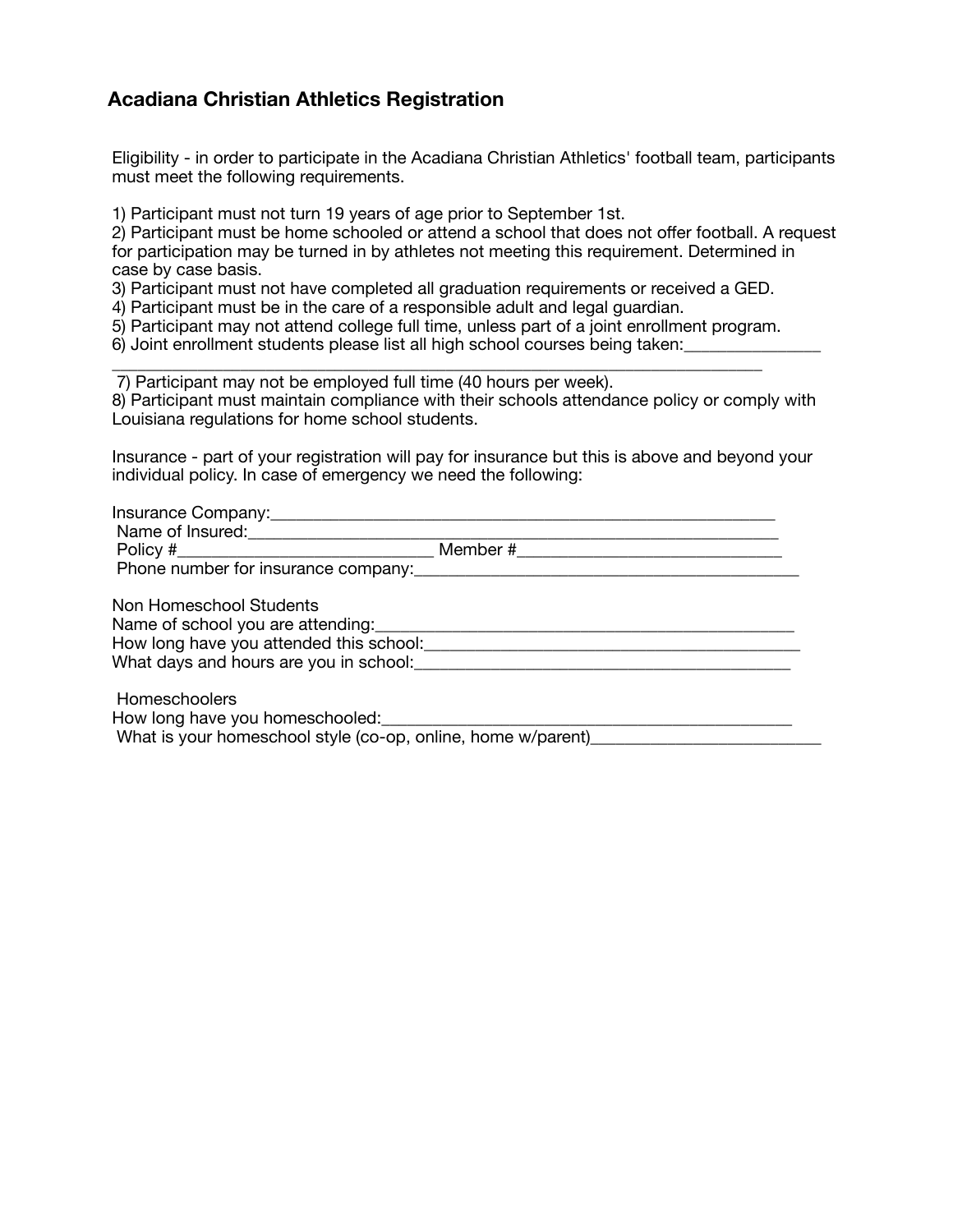## **Acadiana Christian Athletics Registration**

Parent's Code of Conduct

-Agreement must be signed in conjunction with registration-

1. I hereby pledge to provide support, care and encouragement for my child participating on the Acadiana Christian Athletics football team by following the Parent's Code of Conduct.

2. I will encourage good sportsmanship by demonstrating positive support for all players, coaches, and officials at every game, practice, or other sporting event.

3. I will place the emotional, spiritual, and physical well being of my child ahead of my personal desire to win.

4. I will insist that my child play in a safe and healthy environment.

5. I will require that my child's coaches be trained in the responsibilities of being a high school / middle school sports coach and that the coaches uphold the Coach's Code of Conduct.

6. I will support the coaches and officials working with my child, in order to encourage a positive and enjoyable experience for all.

7. I will remember that the game is for the students - not the adults.

8. I will do my best to make high school / middle school sports fun for my child.

9. I will require my child to treat other players, coaches, fans, and officials with respect regardless of race, sex, creed, color, or ability.

10. I will inform my child's coach should he sustain any potentially serious injuries, associated or not, with his participation.

11. I will volunteer to assist in whatever capacity I am able.

12. Parents should be aware of the NCAA eligibility requirements so if the player is recruited to play college football there will be no problem in providing the meeting of those eligibility requirements.

13. If a situation arises where I/we have a disagreement with a coach, board member, or another person a part of Acadiana Christian Athletics program I will first go to that person directly after 24 hours and properly communicating a meeting time/date with that person. I/we will handle the situation according to Matthew 18.

I fully support and understand that Acadiana Christian Athletics, INC. is a ministry organization.

All board members and Coaches desire to minister to me and my teammates through sports. By signing this form I agree to abide by this Code of Conduct.

 $\Box$  Date: